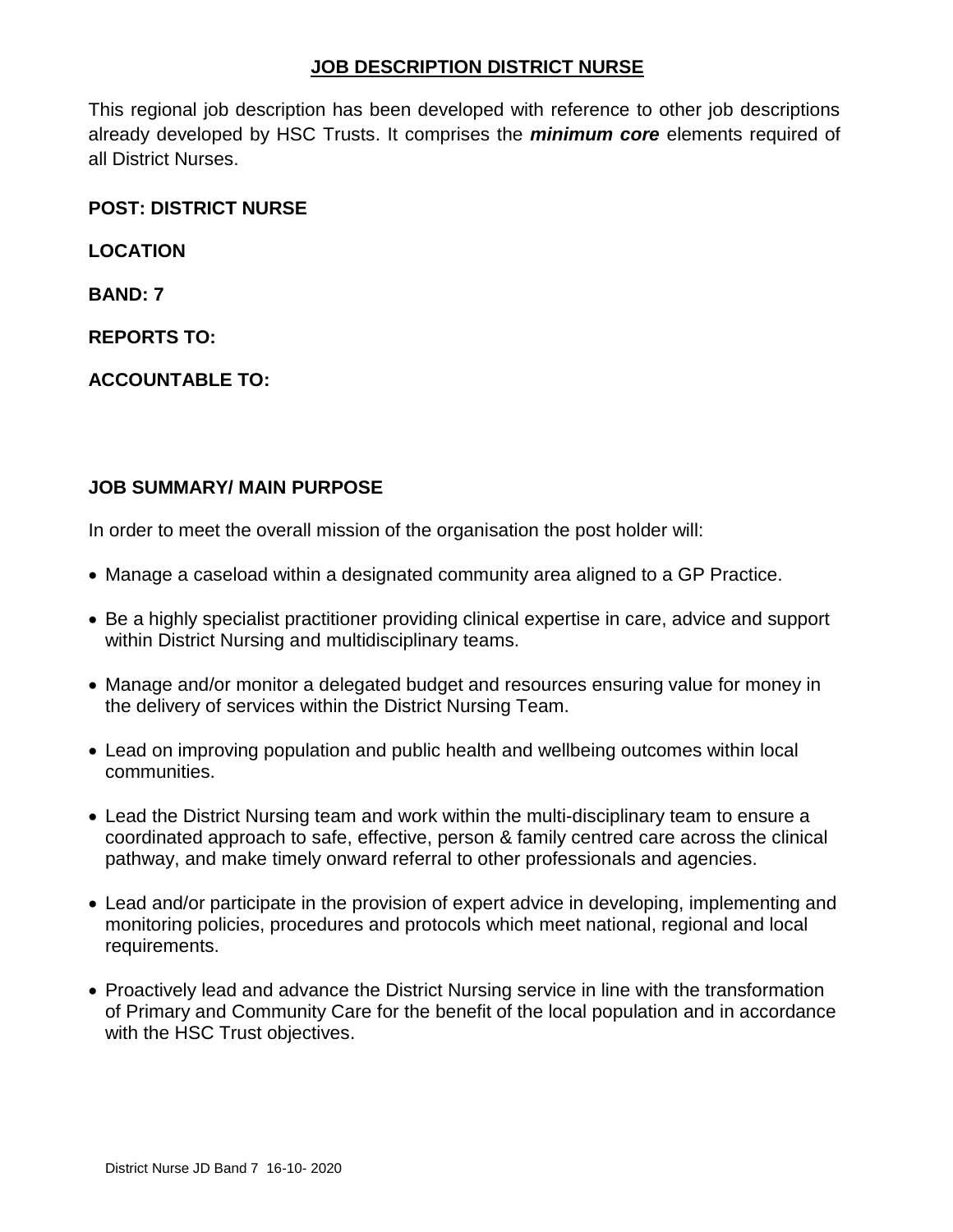## **CLINICAL PRACTICE**

- Lead in providing a person-centred holistic approach to assess the mental, physical, psychological and social wellbeing abilities and needs of the person, their families and carers.
- Act as a specialist expert resource within community nursing when planning and communicating complex/ highly complex programmes of care to all disciplines and in partnership with persons, their families and carers, to support timely access to relevant care.
- Liaise closely with directorate and other Trust colleagues, general practitioners and a range of other statutory, independent and voluntary agencies to maximise the independence of patients and clients and prevent unnecessary hospital admissions.
- Acts as a key worker for the co-ordination and provision of palliative and end of life care.
- Use e-Health technology and technology-assisted learning systems to proactively enable care delivery and promote independence.
- Lead as a key member of the multidisciplinary team across all aspects of care both internal and external to the organisation to achieve an optimum level of service/care for persons, their families and carers.
- Demonstrate appropriate care values including: compassion, respect, empathy, treating people with dignity, integrity, courage, responsibility and adaptability.
- To support teams to promote a culture of independence, self-care, self-management and enablement for patients/clients.
- Lead on the delivery and promotion of evidence-based practice in line with local, regional and national guidelines.
- Use local population health information and develop health improvement plans to address priority areas, proactively working with the multidisciplinary team, as well as individuals, their families, carers and voluntary agencies.
- Undertake evidenced based non-medical prescribing according to professional and legislative frameworks and local policy.
- Facilitate opportunities for meaningful involvement of individuals, their families and carers in relation to the development of care and services in line with the Trust's corporate commitment to Personal and Public Involvement (PPI).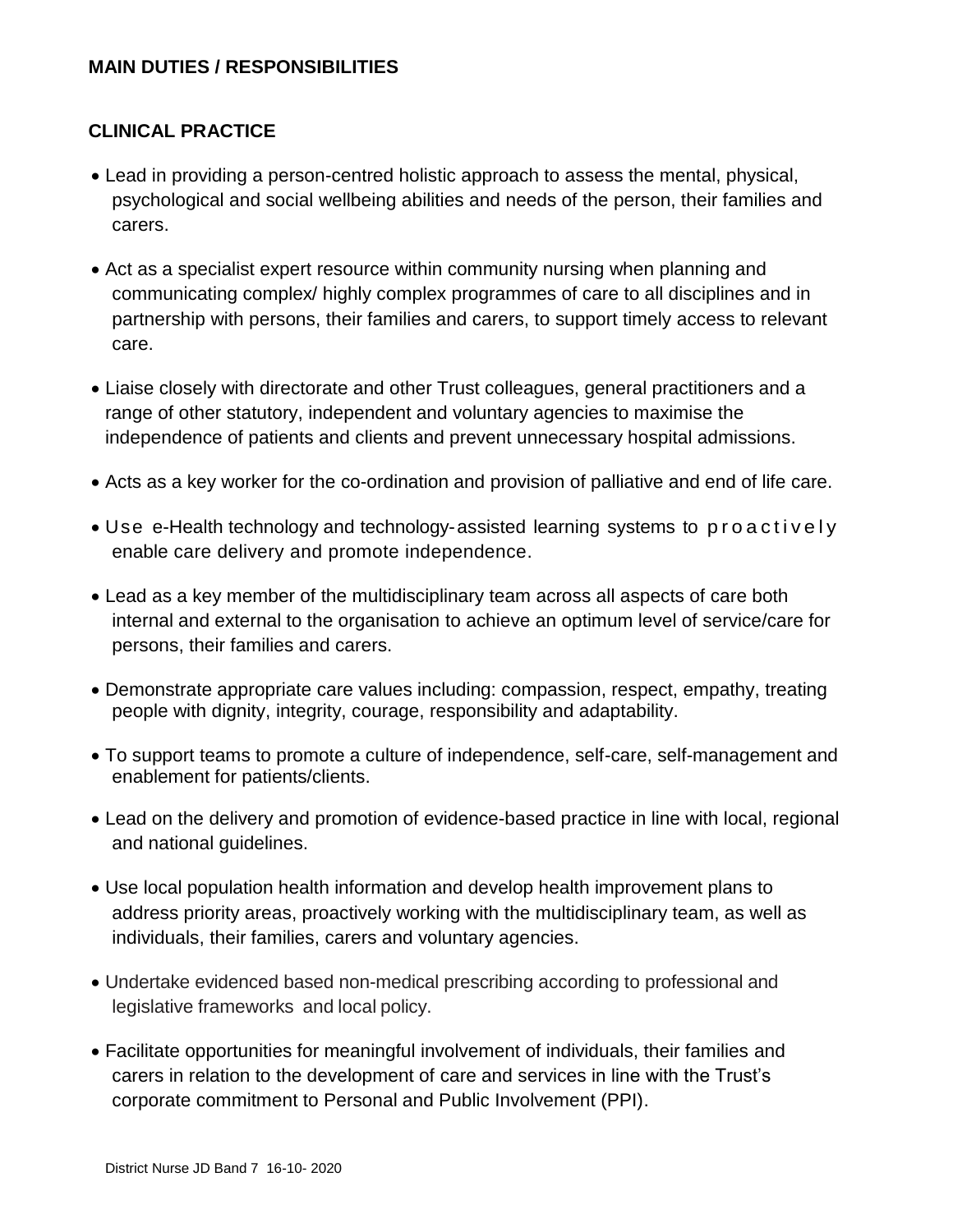Ensure effective systems are in place to gain individuals, families and carers' feedback on their experience of care.

#### **EDUCATION AND LEARNING**

- Lead in the development, delivery and evaluation of education and learning activities including learning from incidents, specific to District Nursing,
- Lead and support the development, delivery and evaluation of education of persons, their families and carers, working in collaboration with the multidisciplinary team and colleagues.
- Work in collaboration with Education Providers internal and external to the organisation.
- Facilitate the supervision and assessment of pre and post registration students.
- Build, sustain and maintain multidisciplinary relationships, through effective links with the key professional groups concerned with the provision of the service within HSC and regional, national and international forums.
- Be responsible for own continuing professional development and the maintenance of professional competence and NMC revalidation.
- Assist members of the District Nursing team in the evaluation of their own skills and development through the provision of supervision, mentorship and reflective practice opportunities and facilitation of annual performance appraisals and staff development reviews.

### **RESEARCH AND EVIDENCED BASED PRACTICE**

- Facilitate and develop a research and quality improvement culture.
- Facilitate the use of evidence-based practice, audit and peer review to enhance the person's care and the service and disseminate relevant findings to develop own practice and that of others.
- Lead and/or participate in research and quality improvement initiatives, using appropriate research and improvement science methodologies.
- Lead and/or participate in analysing health and care technologies providing feedback to inform procurement and commissioning.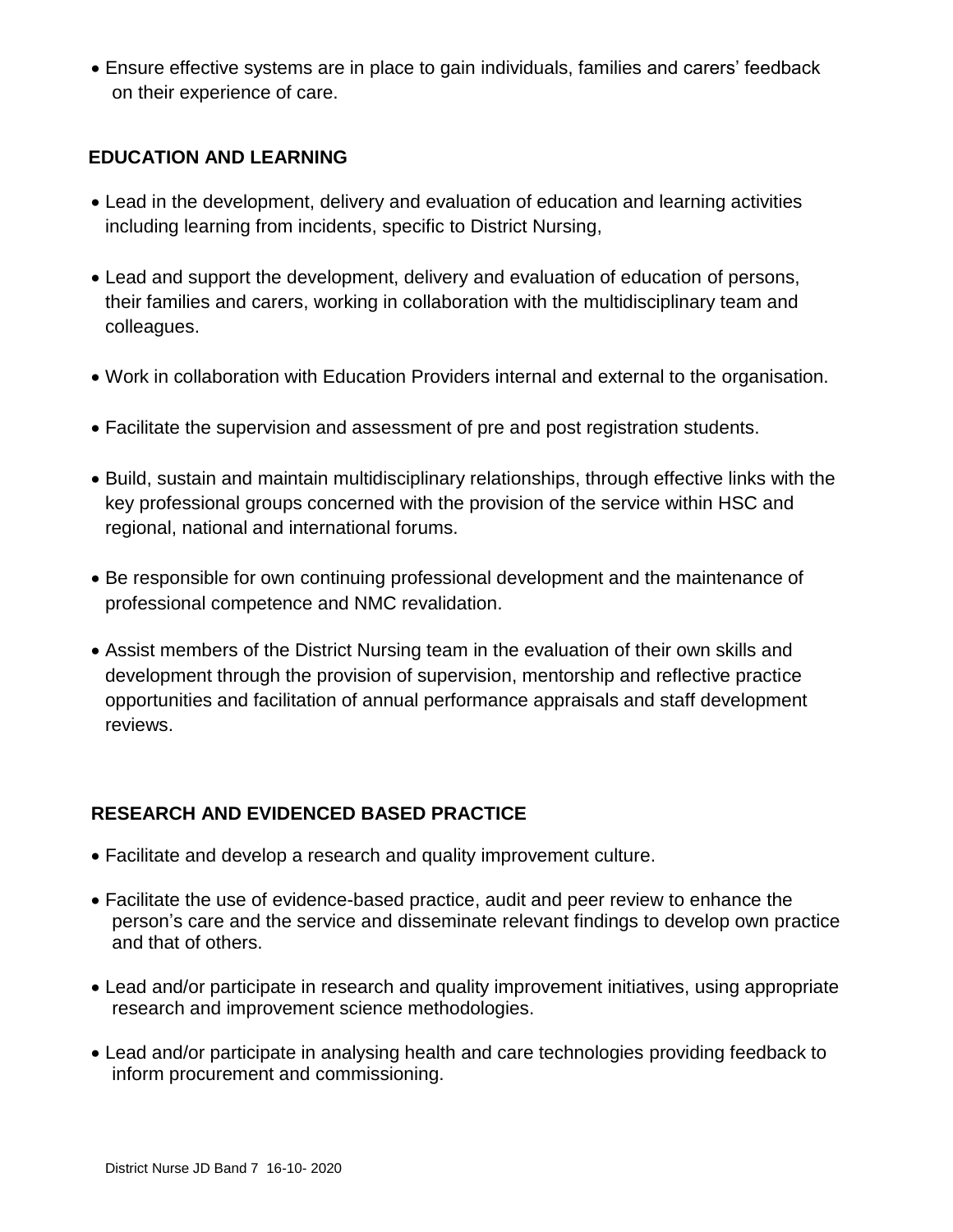Collates and records quantitative and qualitative data to demonstrate evidence of outcomes and produce reports.

### **LEADERSHIP & MANAGEMENT**

- Act as a role model and change agent in leading and managing the District Nursing Team.
- Communicate effectively with staff and maintain productive working relationships amongst staff and with others.
- Promote a collective leadership model and develop self-organised teams.
- Delegate, supervise and support others within the scope of each individual's role and in line with the NMC Code  $(2018)^1$ , HSC Code of Conduct  $(DoH 2016)^2$  Delegation Framework (2019)<sup>3</sup> retaining responsibility and accountability for outcomes.
- Identify gaps in service provision and lead in the development of business cases and codesign/co-production of initiatives in the management of District Nursing Services.
- Contribute to the development of clinical guidelines, agreed policies protocols and procedures ensuring these are embedded within the service and communicated to relevant personnel.
- Build and maintain multidisciplinary relationships, through effective networks with key stakeholders in the provision of the District Nursing Service.
- Participate in the recruitment and selection of staff processes.
- Ensure processes are in place to manage sickness absence and take appropriate action in line with HSC Trust policies and procedures.
- Participate in Grievance, Capability and Disciplinary procedures in line with HSC Trust policies and procedures.
- Deal with and report complaints, in keeping with Trust Policy, and assist with investigations, when necessary.
- Manage and/or monitor a delegated budget and resources ensuring value for money in the delivery of services within the District Nursing Team.

#### *October 2020*

 $\overline{a}$ 

<sup>1</sup> Nursing and Midwifery Council (2018) *The code: Professional standards of practice and behaviour for nurses, midwives and nursing associates*. London: NMC

<sup>2</sup> Department of Health (2016) *Code of Conduct for HSC Employees*. Belfast. DoH

<sup>3</sup> Northern Ireland Practice and Education Council (2019) *Deciding to delegate: a decision support framework for nursing and midwifery.* Belfast: NIPEC.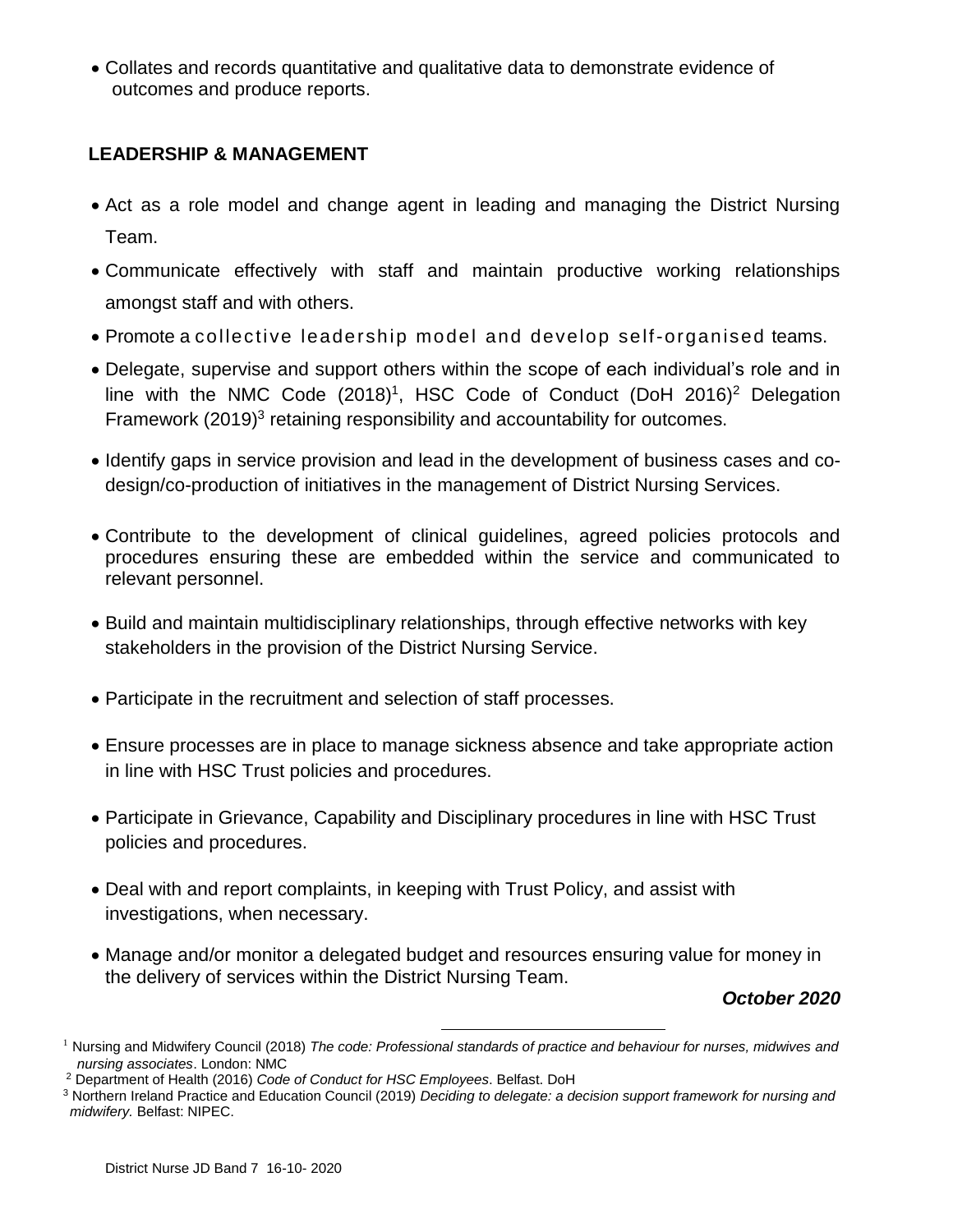# **PERSONNEL SPECIFICATION**

# **JOB TITLE AND BAND: District Nurse Band 7**

## **DEPARTMENT / DIRECTORATE**

### **SALARY:**

### **HOURS:**

# **ESSENTIAL CRITERIA**

**SECTION 1:** The following are **ESSENTIAL** criteria which will initially be measured at shortlisting stage although may also be further explored during the interview/selection stage. You should therefore make it clear on your application form whether or not you meet these criteria. Failure to do so may result in you not being shortlisted. The stage in the process when the criteria will be measured is stated below.

| <b>Factor</b>                                 | <b>Criteria</b>                                                                                                                                                                                                                                                                                                                                                                                                                      | <b>Method of</b><br><b>Assessment</b>  |
|-----------------------------------------------|--------------------------------------------------------------------------------------------------------------------------------------------------------------------------------------------------------------------------------------------------------------------------------------------------------------------------------------------------------------------------------------------------------------------------------------|----------------------------------------|
| <b>Experience</b><br>&                        | (a) Registered Nurse: first level, on the live NMC register.<br><b>AND</b>                                                                                                                                                                                                                                                                                                                                                           | Shortlisting by<br>Application<br>Form |
| <b>Qualifications/</b><br><b>Registration</b> | Have 3 years experience at Band 5 or above.<br><b>AND</b><br>(b) NMC recorded Specialist Practice Qualification (SPQ)<br>(District Nursing Pathway) or has successfully completed<br>the SPQ District Nurse Programme and is awaiting                                                                                                                                                                                                |                                        |
|                                               | annotation with the NMC.<br><b>AND</b><br>(c) NMC recorded Non-Medical Prescribing qualification or<br>has successfully completed the Non-Medical Prescribing<br>qualification and is awaiting annotation with the NMC.<br><b>OR</b><br>If the individual does not have the Non-Medical Prescribing<br>Qualification they must be willing to undertake and<br>successfully complete it within 2 years of appointment to<br>the role. |                                        |
|                                               |                                                                                                                                                                                                                                                                                                                                                                                                                                      |                                        |